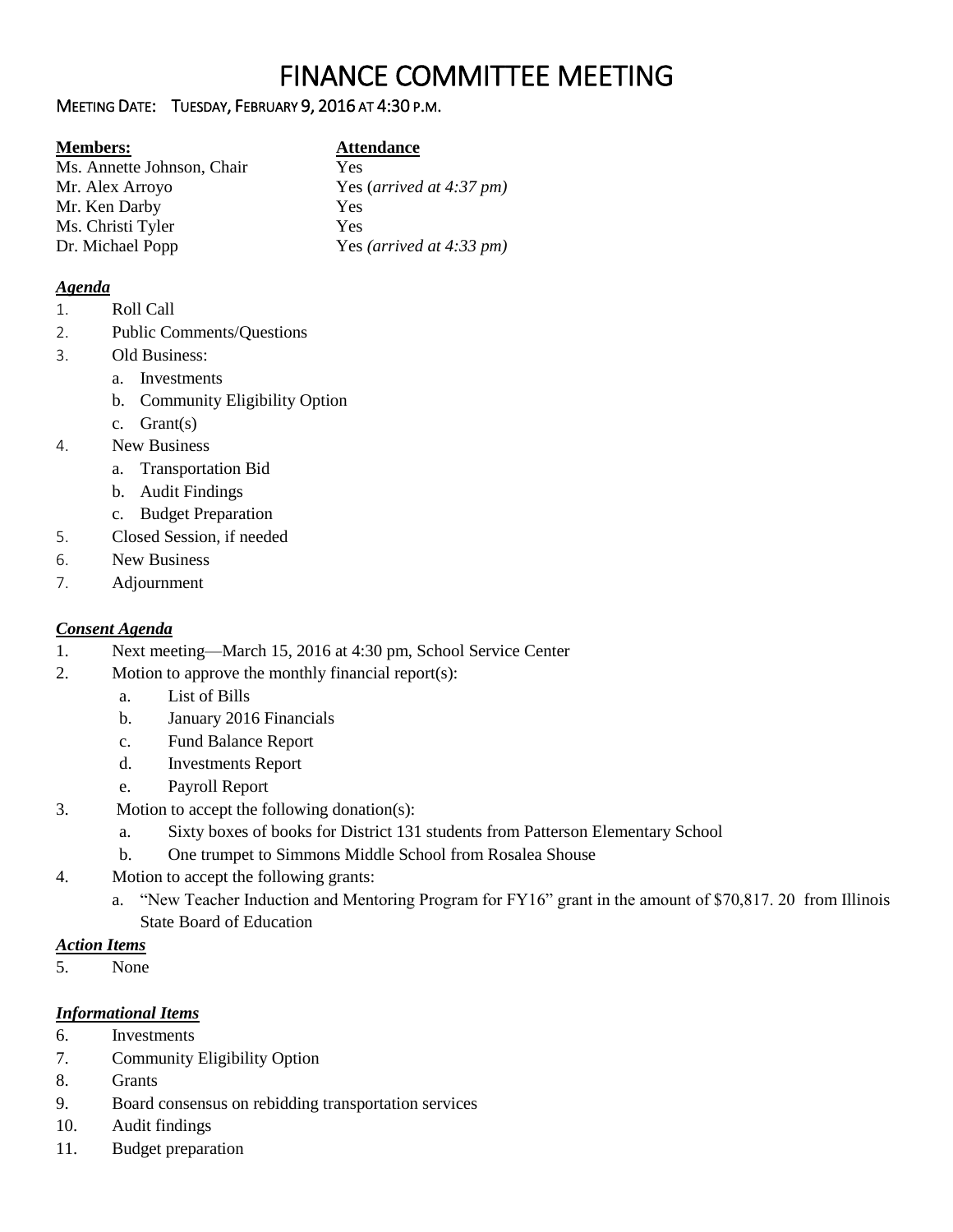#### *Minutes*

The Finance Committee began promptly at 4:30 pm. There were no public comments or questions.

*Investments:* Ms. Christi Tyler reached out to Rob Grossi from Bloom Township. Previously, Mr. Grossi presented an investment proposal at one of the April board meetings. Ms. Tyler indicated that one of the benefits of joining Mr. Grossi's group would be better renewal prices with Infinite Visions. Ms. Tyler asked for direction from the Board in regards to pursuing joining Bloom Township or they would prefer to go out for an RFP for investments. Mr. Ken Darby asked if Infinite Visions would track the investments, Ms. Tyler answered Infinite Visions is the District's current financial software. The benefit of joining Bloom Township is that the District would be able to pool investments and receive a higher return on investments as well as receive a discount on Infinite Visons. In addition, Bloom Township also offers services for the business office such as W2 and check printing.

Ms. Annette Johnson added that she believed Bloom Township could offer less basis points than what we are currently paying. Ms. Johnson said she thinks this would be a good thing and would save money with Infinite Visions. Ms. Tyler added that Bloom Township also offers its own user group. Mr. Darby asked if Bloom Township takes on business office functions what would that mean for the current business office staff. Ms. Tyler replied it would not reduce staff; the rate varies depending on the amount of work they take on.

It was agreed to bring the topic back in March, once Ms. Tyler can verify the savings this would bring to the District. Mr. Darby asked what other options are; Ms. Tyler responded we could have an RFP or stay status quo. Ms. Johnson said she has not been impressed with our current investments, and that the basis points are too high.

*Community Eligibility Option:* Ms. Tyler clarified that the District did not receive a \$600,000 grant from the Community Eligibility Option program when the program started; however, the District revenue had increased by that much.

*Grants:* The District has received a "*New Teacher Induction and Mentoring Program for FY16*" grant in the amount of  $$70,817<sup>20</sup>$  from the Illinois State Board of Education, the grant runs through June 30, 2016. Sixty seven teachers will be mentored with the grant.

A grant writer has been hired and will be presented at the next board meeting; there will also be a state of the department report. The report will include potential grants, and how the grant department plans on moving forward.

Ms. Johnson asked what was moving forward with the high school stadium. Ms. Margo Schmitt replied that Gloria Hunter was planning on applying for some upcoming HUD grants that are opening up. Also there are grant opportunities with the NFL Stadium, IDCEO, and Soccer grants. Fuel Up To Play 60 is also another grant option that could be available at the high school. Mr. Alex Arroyo said he spoke with Bill Foster's office and they are interested in assisting with anything STEM related; he gave them Ms. Schmitt's information.

ISBE is recommending to award the District \$50,000,000 in bonding authority as part of the QSCB program. Ms. Tyler clarified this is not a grant it is a bond. She also added the Board has not given the approval to issue bonds yet.

Ms. Johnson would like the grants department to pursue construction and security related grants. She also said, "The grant department looks like it is doing a lot of really good things, it's exciting to hear, so good job."

*Transportation Bid:* Ms. Tyler informed the committee the two contracts one for special education transportation and one for kindergarten, STEM, field trips, and athletics for Durham are set to expire this year. There is an option to extend the current contracts out one year at a 4% increase each. The special education portion was bid out with West Aurora. Currently there are no issues with the special education transportation; however there are issues with the second contract,